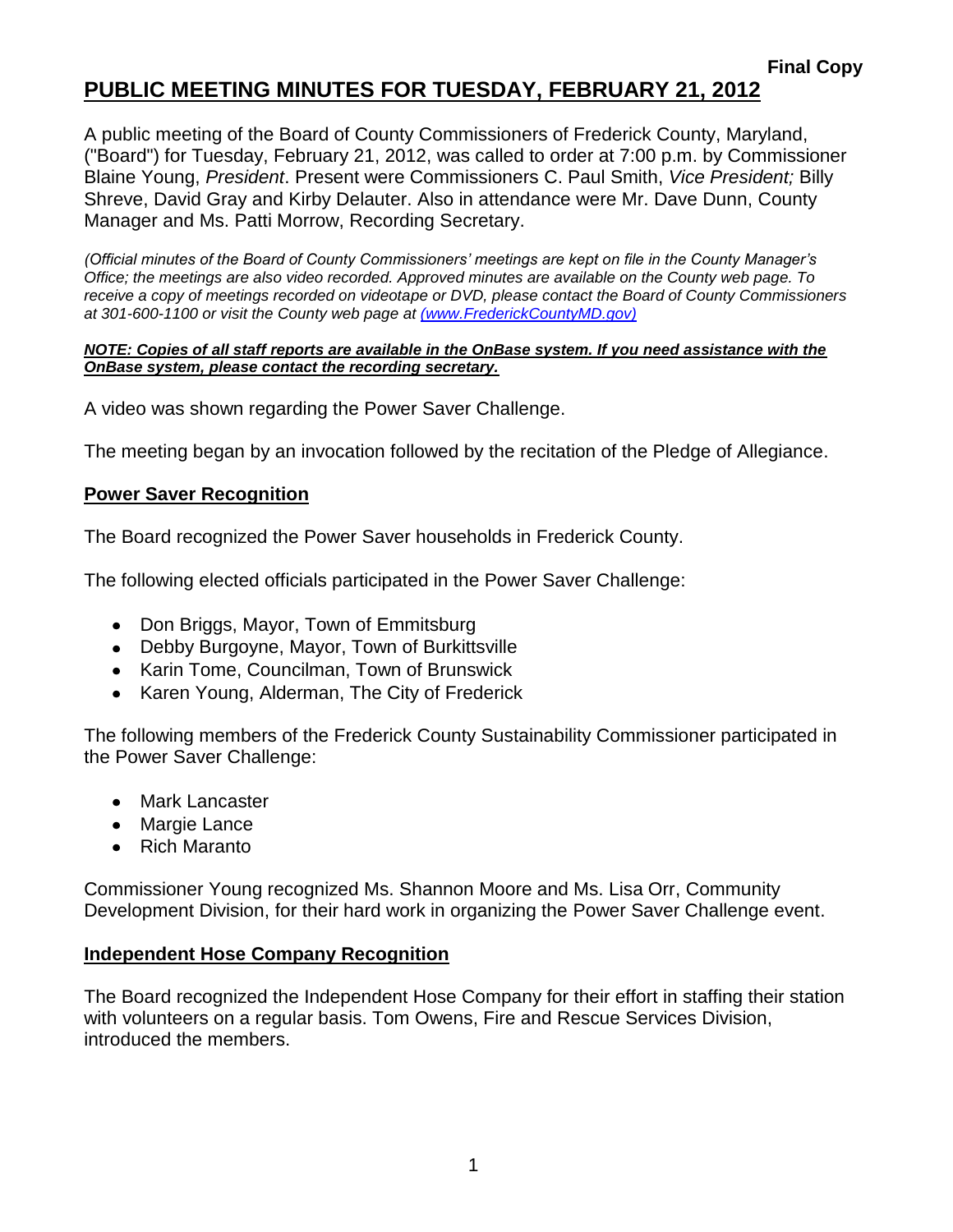#### **PUBLIC HEARINGS**

**To Consider a Proposed Ordinance to Amend Chapters 1-19, 1-20 and 1025 of the Frederick County Code to Allow Adequate Public Facilities Ordinance (APFO) Requirements to be Approved as a Part of a Development Rights and Responsibilities Agreement (DRRA) Process – Kathy Mitchell, Office of the County Attorney**

A public hearing was held, as duly advertised, on a draft ordinance to amend certain sections of the Frederick County Code to allow the option to include APFO approval as part of a DRRA.

Ms. Mitchell presented the draft ordinance to the Board.

Mr. Eric Soter, Community Development Division, noted the Frederick County Planning Commission sent a recommendation not to adopt the proposed ordinance.

Public comment was heard from:

- Rolan Clark
- Steve Oder, Frederick County Builders Association Land Use Council
- Meridythe Kelley
- Malgo Schmidt
- Bonnie Baker
- Kristina Bostick, Montgomery Countryside Alliance
- Jim Kelley

Commissioner Smith moved to approve and adopt the draft ordinance as presented with an effective date of March 2, 2012. Commissioner Delauter seconded the motion that passed 4-1 with Commissioner Gray opposed.

(A copy of the approved/adopted ordinance can be obtained in the County Manager's Office or from the county's website, [www.FrederickCountyMD.gov.](http://www.frederickcountymd.gov/))

#### **To Consider a Proposed Ordinance Regarding English as the Official Language of Frederick County – John Mathias, Office of the County Attorney**

A public hearing was held, as duly advertised, to consider a draft ordinance to authorize English as the official language for Frederick County.

Mr. Mathias presented the draft ordinance to the Board. He provided a PowerPoint presentation.

Public comment was heard from:

Jake Snow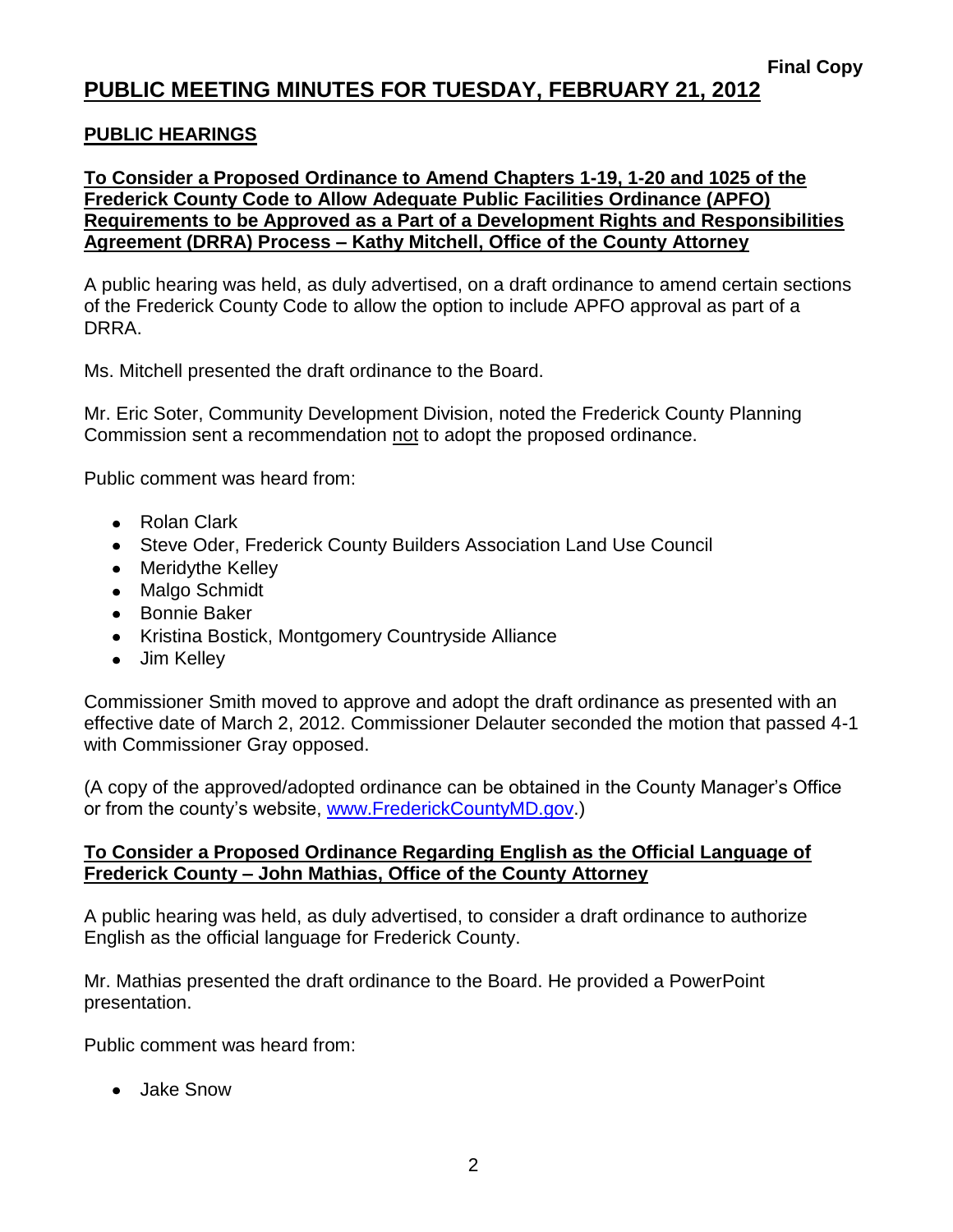- Danielle Wivell-Wagner
- Suzanne Bibby, Pro English
- Christopher Massi
- Steve Bruns
- Dylan Petrolutos
- Andrew Vach
- Alex Reyes
- Meridythe Kelley
- Malgo Schmidt
- Nick Carrera
- Linda Norris-Waldt
- Alexis Hott
- Jim Wagner
- Jessie Taylor
- Rolan Clark
- Bob McCarthy
- Jim Kelly
- Maria Smith
- Kimberly Mellon

Commissioner Young moved to approve and adopt the draft ordinance with following changes:

• Section 1. Official English Language

D. Official actions of Frederick County which bind or commit Frederick County or which give the appearance of presenting the official views or position of Frederick County shall be taken in the English language. and in no other language

- Eliminating Section 1.F
- Section 2. Exceptions Adding K:

K Or any other worthy, justifiable or appropriate action approved by the Board of County Commissioners.

Commissioner Smith seconded the motion that passed 4-1 with Commissioner Gray opposed. It was indicated the ordinance would have an effective date of February 22, 2012.

(A copy of the approved/adopted ordinance can be obtained in the County Manager's Office or from the county's website, [www.FrederickCountyMD.gov.](http://www.frederickcountymd.gov/))

## **COMMISSIONERS COMMENTS**

None.